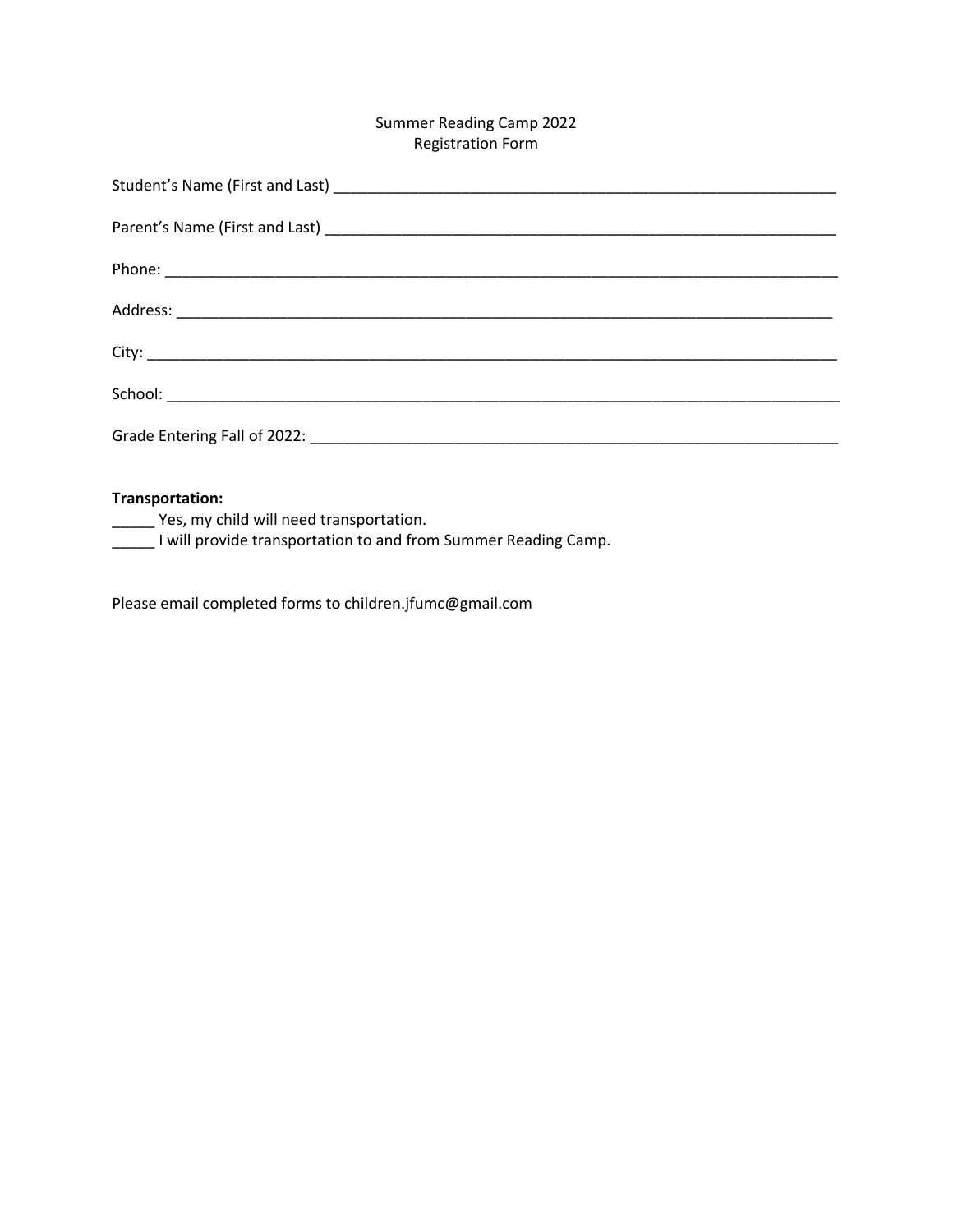# **Summer Reading Camp 2022 Medical/Transportation Release 2022**

| In Case of Emergency:                                                                          |                                                                                                                                                                                                                                                                                                                                                                                                                 |  |
|------------------------------------------------------------------------------------------------|-----------------------------------------------------------------------------------------------------------------------------------------------------------------------------------------------------------------------------------------------------------------------------------------------------------------------------------------------------------------------------------------------------------------|--|
|                                                                                                |                                                                                                                                                                                                                                                                                                                                                                                                                 |  |
| daughter or for myself, as named herein.<br>Medical (Policy Name, Policy Holder, Number, etc.) | In case of emergency, I understand that every effort possible will be made to contact parents or<br>guardians of the participant. In the event I cannot be reached, I hereby give permission to the<br>Jacksonville First United Methodist Church Staff and it's sponsors to obtain services of a licensed<br>physician to secure proper treatment for, to order injection, anesthesia or surgery for my son or |  |
| Family Physician and contact information:                                                      |                                                                                                                                                                                                                                                                                                                                                                                                                 |  |
|                                                                                                |                                                                                                                                                                                                                                                                                                                                                                                                                 |  |
|                                                                                                | Health History: Please list any medical conditions about you or your child that the staff and sponsors                                                                                                                                                                                                                                                                                                          |  |
|                                                                                                | should be made aware of (including allergies, medications to be taken, etc.)                                                                                                                                                                                                                                                                                                                                    |  |
|                                                                                                |                                                                                                                                                                                                                                                                                                                                                                                                                 |  |

# **Summer Reading Camp 2022 Photo and Video Release**

I hereby give my permission for pictures/video of my child taken at Jacksonville FUMC functions to be used for promotion and ministry purposes (ex: slide shows, website, Facebook, etc.) \_\_\_\_\_\_\_\_\_\_ Initial